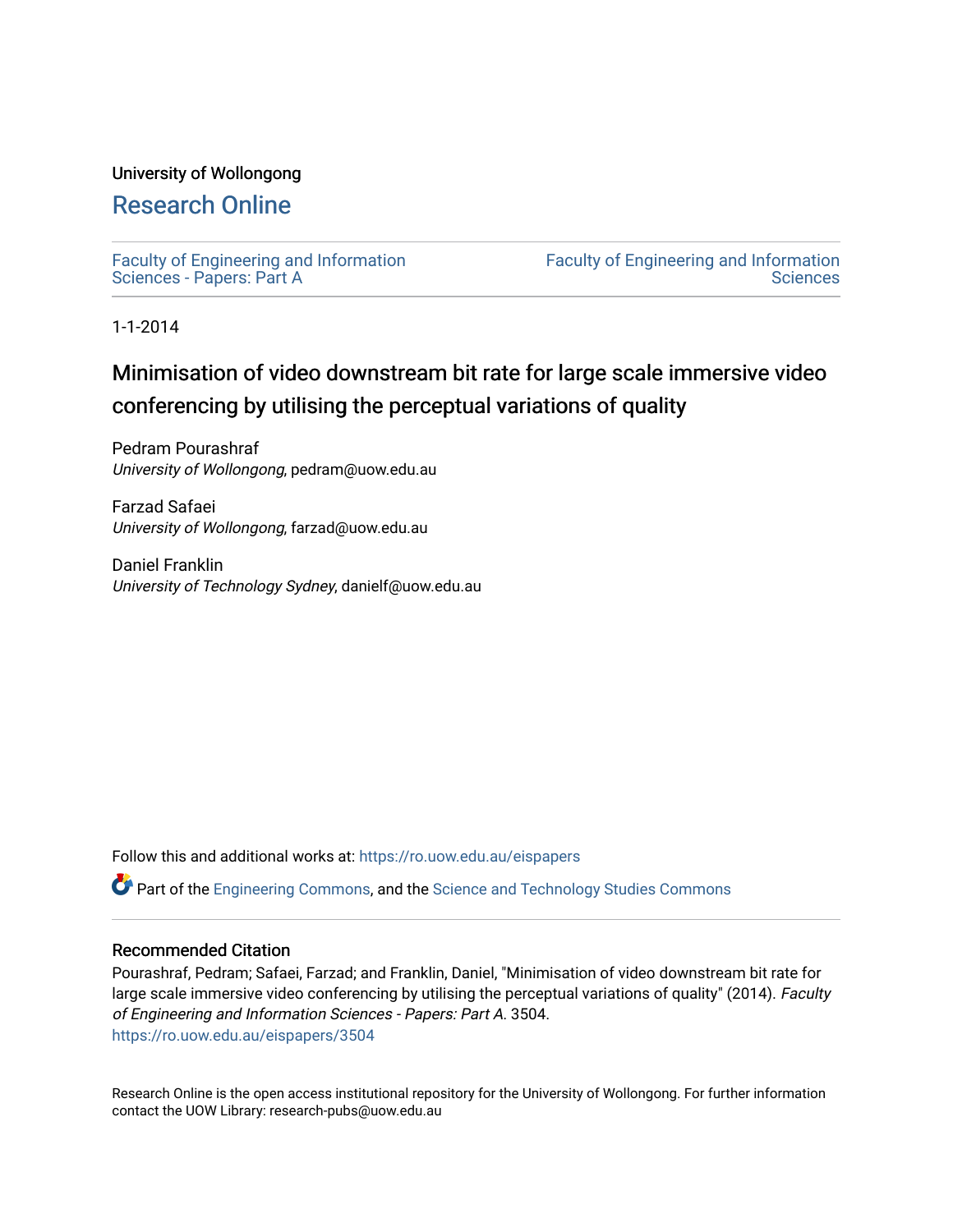# Minimisation of video downstream bit rate for large scale immersive video conferencing by utilising the perceptual variations of quality

# Abstract

This paper aims at minimising the video downstream bit rate of immersive video conferencing (IVC) applications by judiciously modifying the video quality based on the relative virtual positions of participants in the virtual environment. The paper reports on the results of a user study to assess the influence of participants' perspectives on the perceptual impact of relevant video parameters, such as resolution and frame rate. A mathematical model for video rate is proposed that expresses the total rate as the product of spatial resolution and frame rate. Results from the user study are combined with the proposed model to predict the rate parameters which will result in perceptually acceptable quality for a given user perspective. The simulation results show that by exploiting the proposed method, the downstream network load for the client can be significantly reduced with little or no impact on the perceived quality.

# Keywords

variations, perceptual, utilising, conferencing, immersive, scale, quality, large, minimisation, rate, bit, downstream, video

# **Disciplines**

Engineering | Science and Technology Studies

# Publication Details

P. Pourashraf, F. Safaei & D. R. Franklin, "Minimisation of video downstream bit rate for large scale immersive video conferencing by utilising the perceptual variations of quality," in IEEE International Conference on Multimedia and Expo, 2014, pp. 163-168.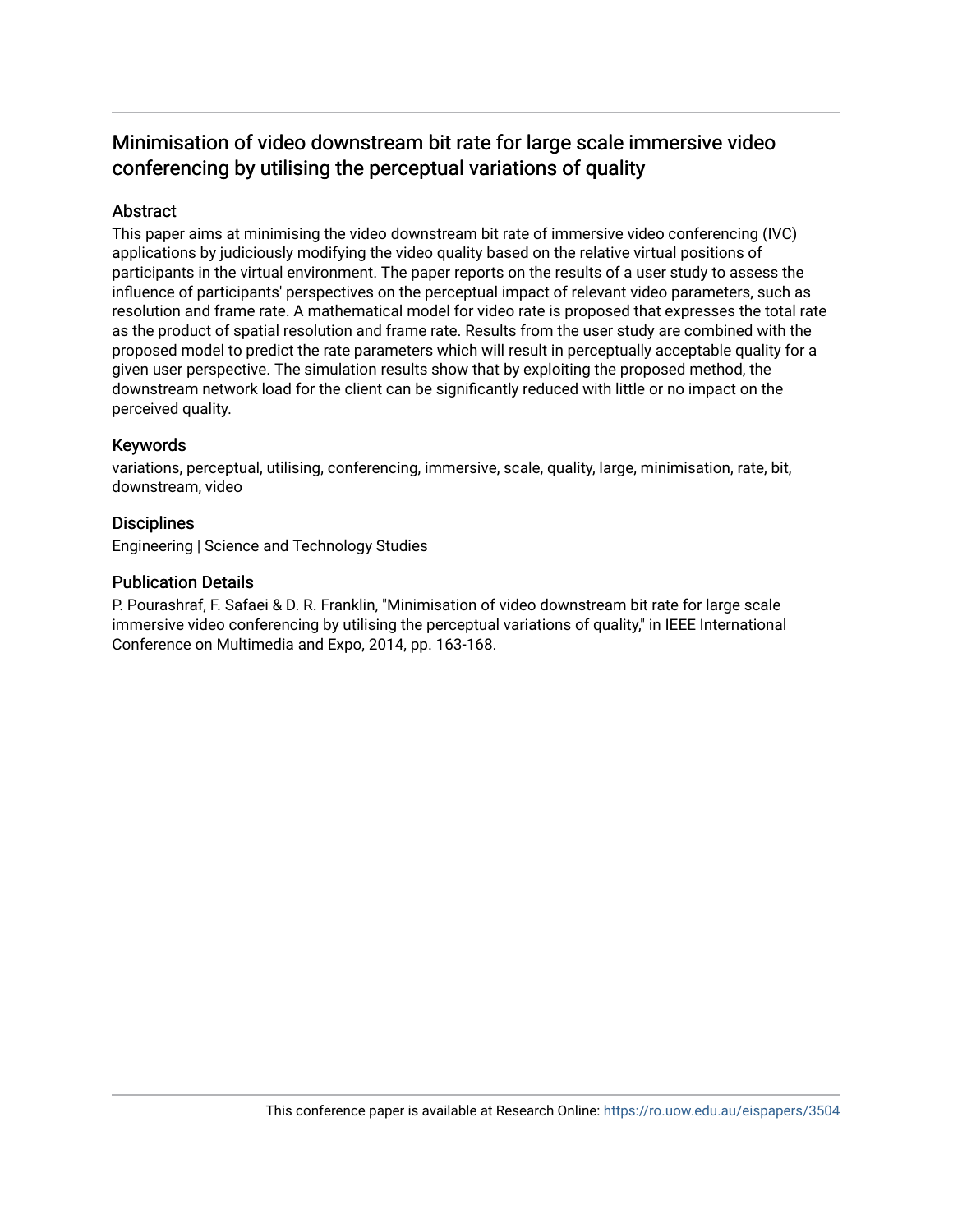# MINIMISATION OF VIDEO DOWNSTREAM BIT RATE FOR LARGE SCALE IMMERSIVE VIDEO CONFERENCING BY UTILISING THE PERCEPTUAL VARIATIONS OF QUALITY

*Pedram Pourashraf, Farzad Safaei*

ICT Research Institute University of Wollongong Pedram@uow.edu.au, Farzad@uow.edu.au

### **ABSTRACT**

This paper aims at minimising the video downstream bit rate of immersive video conferencing (IVC) applications by judiciously modifying the video quality based on the relative virtual positions of participants in the virtual environment. The paper reports on the results of a user study to assess the influence of participants' perspectives on the perceptual impact of relevant video parameters, such as resolution and frame rate. A mathematical model for video rate is proposed that expresses the total rate as the product of spatial resolution and frame rate. Results from the user study are combined with the proposed model to predict the rate parameters which will result in perceptually acceptable quality for a given user perspective. The simulation results show that by exploiting the proposed method, the downstream network load for the client can be significantly reduced with little or no impact on the perceived quality.

*Index Terms*— Video quality differentiation, video quality assessments, video conferencing, 3D immersive environments, rate model, perceptual model

## 1. INTRODUCTION

Video conferencing, in particular multi-party video conferencing, is now seen as an attractive alternative to face-to-face meetings. However, in traditional video conferencing systems, the network capacity grows as the square of number of participants, which will limit scalability.

An immersive video conferencing (IVC) system employs a virtual three dimensional (3D) environment and participants' videos are displayed on the *front surface* of their respective *avatars* (Figure 1) [1]. IVC can potentially scale to a larger number of participants provided that each participant only download videos that are within their visual range. In [2], a range of techniques referred to as *area of interest* (AOI) management was proposed for this purpose.

In this paper, a video quality differentiation (VQD) mechanism is introduced to further improve the scalability of IVCs. The hypothesis presented in this paper is that, within the vi*Daniel R. Franklin*

School of Computing and Communications University of Technology, Sydney Daniel.Franklin@uts.edu.au



Fig. 1. Immersive video conferencing

sual range of a participant, the required video quality is dependent on the relative distance and orientation of each avatar with respect to the viewer.

The contributions of this paper are as follows: (i) To verify the above hypothesis, this paper reports on the results of a subjective video quality assessment in the context of a representative 3D IVC. (ii) Informed by the results of this study, a model for adjusting video rate is developed. (iii) The impact of adjusting rate on the scalability of IVC is studied and simulation results presented.

This paper is structured as follows: in Section 2 the existing video quality assessments are studied; in Section 3 the design procedure of the subjective study and the process of subjective scores are discussed; in Section 4 the proposed models are introduced; Section 5 presents simulation results; and finally Section 6 summarises the conclusions of the research.

## 2. EXISTING VIDEO QUALITY ASSESSMENTS

Temporal resolution of video has been studied extensively for many years. Results show that the minimum acceptable frame rates of video is affected by many factors, including content type, viewing condition and display type. For instance, videos with fast motion require a higher frame rate to avoid "jerkiness" artefacts. However, Chen et al. concluded that the threshold of a subjective satisfaction is approximately 15 fps, although the specific value varies significantly based on the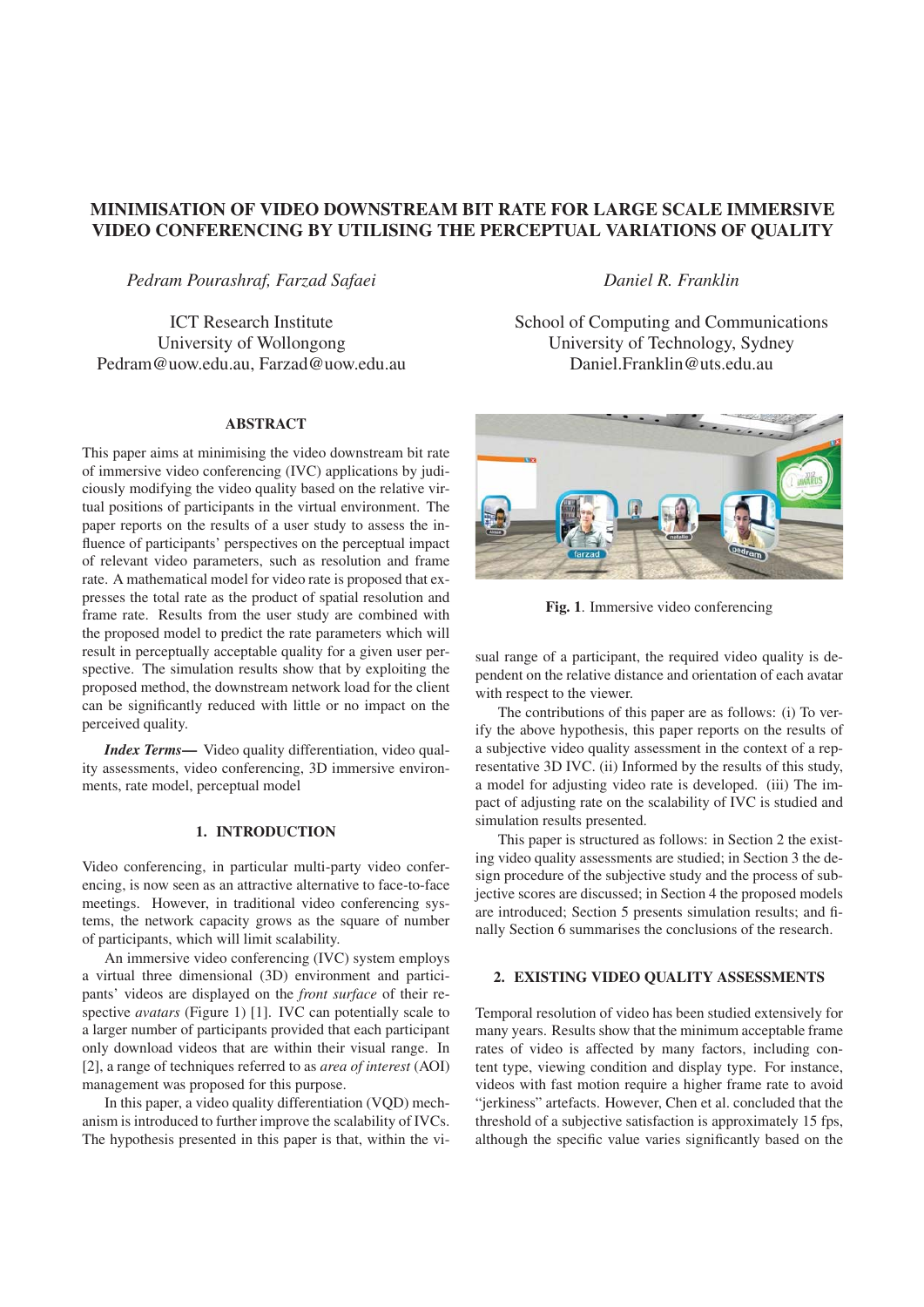| Step-sizes | Spatial           | Temporal        |
|------------|-------------------|-----------------|
|            | resolution(pixel) | resolution(fps) |
|            | $352\times288$    | 20              |
| 2          | $282 \times 230$  | 16              |
| 3          | $226 \times 184$  | 13              |
| 4          | $181 \times 147$  | 10              |
| 5          | $145\times118$    | 8               |
| 6          | $116\times94$     | 6               |
| 7          | $93\times75$      | 4               |
| 8          | $74\times 60$     | 3               |
| 9          | $59\times48$      | 2               |
| 10         | $48\times38$      |                 |

Table 1. Spatial and temporal resolutions' step-sizes

#### aforementioned factors [3].

Temporal resolution in combination with SNR is studied in [4] and [5]. It is proven that a high frame rate is perceptually preferred to a high frame quality for content with fast motion. It is also shown, for slow motion content, the frame rate reduction has a minor perceptual impact on subjects. In [6], the impact of temporal resolution and quantisation on perceptual quality is investigated. It is presented that the impact of frame rate and quantisation are independent in a certain range of quantisation parameter and the change of perceptual quality caused by quantisation and frame rate reduction can be captured by two functions separately.

The impact of spatial and amplitude resolutions was studied in [5]. It is shown that for low bit rate conditions, a low spatial resolution with smaller quantisation errors is preferred to a high spatial resolution with large quantisation error.

An assessment based on the paired comparison methodology was conducted in [7] to investigate the trade-off between the spatial resolution and temporal resolution. The outcome showed that for each fixed bit rare, when the trade-off of spatial and temporal resolution is considered, an "optimal adaptation trajectory" (OAT) can be found that ensures the maximal perceived quality. The OAT was also found to be dependent to the video content.

In [8, 9, 10, 11], three-dimensional scalability is investigated. However, in all known research in which spatial resolution is studied, the lower spatial resolution frames are always up-sampled to the larger original sizes and shown in a viewing window with fixed size. Unlike these studies, in our survey, the window (avatar size) is not fixed (see Section 4), rather its size changes based on the virtual distance and orientation of the viewer relative to the visible avatar. To the best of our knowledge, no prior works have attempted to investigate the impact of 3D characteristics of immersive environments on video quality, and none have utilised bit rate and perceptual quality models to find the minimum rate.



Fig. 2. Subjective assessment setup

#### 3. DESCRIPTION OF THE USER STUDY

To obtain reference sequences, 14 'talking head' videos in CIF resolution (352 $\times$ 288) are captured. None of the videos, apart from the last two, include an audio component. All videos are 60 seconds long and have a native frame rate of 20 frames per second. 120 target sequences are created by degrading 6 second (120 frame) *slices* of the 12 reference sequences (Figure 2). The degradation process affects either the spatial or temporal resolution (frame rate) of the slice. Two degradation types were included to simulate the requirements of the proposed VQD mechanism. In the degradation processes, the spatial or temporal resolution of each slice of the reference sequence is reduced by 20% relative to the previous slice. The spatial and temporal resolution step-sizes are given in Table 1.

A degradation category rating (DCR) scheme, also known as double stimulus impairment scale (DSIS), was adopted for this study [12]. However, the reference sequence and target sequence are labelled and presented next to each other inside an immersive environment. The ITU-recommended wordings were also modified to better suit an IVC environment. The five-level scale used in the study is as follows: (i) identical quality; (ii) not identical but hardly noticeable degradation; (iii) slightly noticeable degradation; (iv) noticeable degradation; and (v) unacceptable degradation.

The main goal of the user study was to ascertain and quantify the sensitivity of users to video quality parameters and obtain the minimum spatial and temporal resolutions with respect to the virtual positions and orientations of the users in the IVC such that there is no perceptible loss of visual quality.

To reduce the amount of time needed to conduct the study, the target sequence containing 10 slices of degraded videos is paired and played with the reference sequence, and subjects were free to vote while watching the videos. All videos could be viewed by each subject, which required at least 12 minutes of the subjects' time. To maximise the accuracy and quality of the study and minimise the effects of viewer fatigue, the subjects were allowed to replay or skip any question except the last two questions.

A web-based simulation of IVC consisting of twelve questions was designed. Since it is not possible to supervise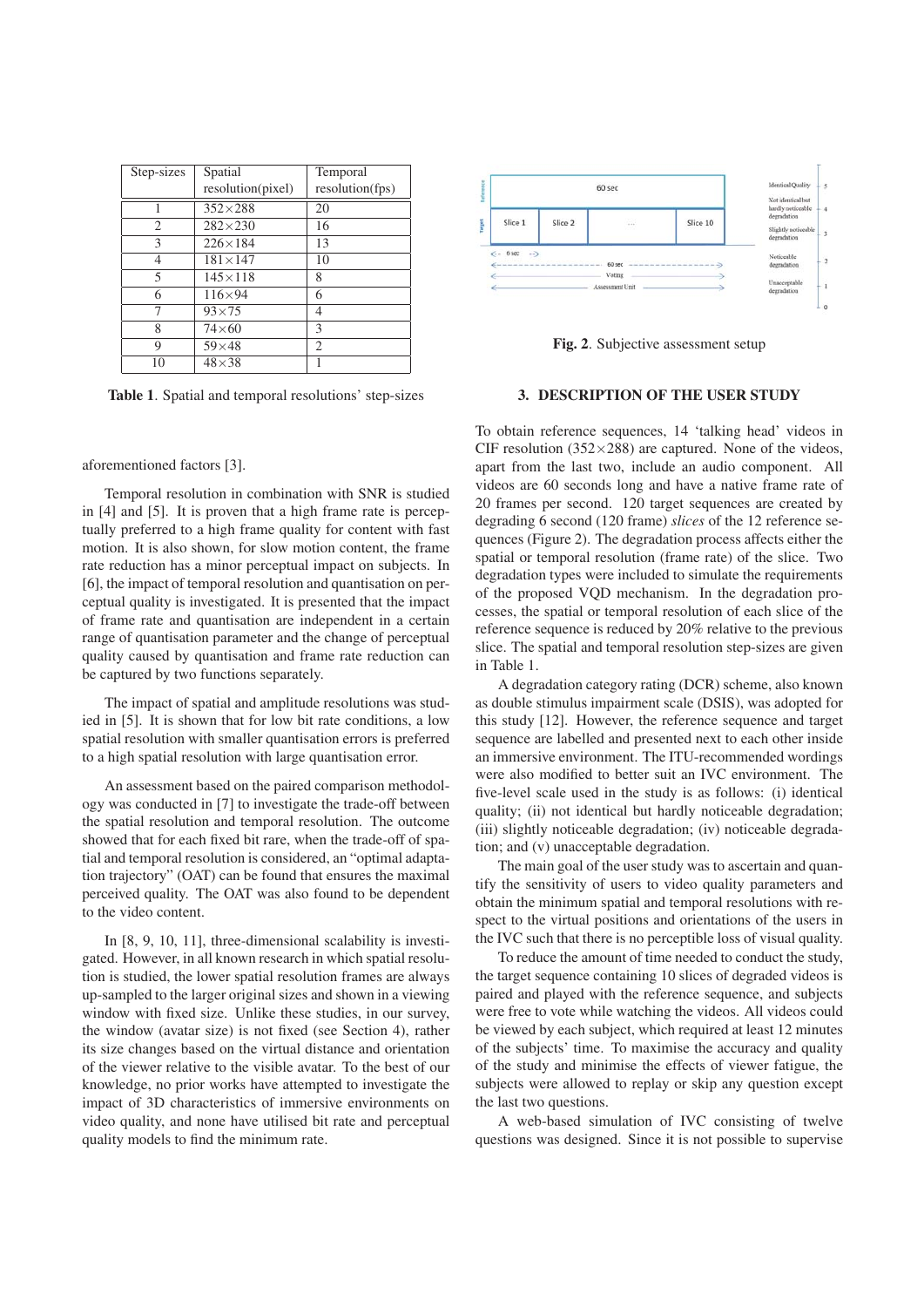

Fig. 3. screen shot of the user study

the participants during this process, a method is developed to detect and discard statistically invalid scores.

In each question, two avatars, a 'reference' avatar and a 'target' avatar are shown to the subject and labelled accordingly (see Figure 3). The first six questions evaluate the impact of virtual distance on perceptibility of spatial and temporal resolution degradation. In questions six to ten, the effect of virtual orientation on the perceived video quality is studied. The last two questions investigate the impact of the viewer's focal point on quality. In this paper, only the influence of virtual distance on spatial and temporal resolutions is presented.

#### 3.1. Virtual distance vs. Spatial and temporal resolution

In Question 1, reference and target avatars are located 9 meters (in the virtual environment) away from the viewpoint. The target sequence containing ten slices with ten different spatial resolutions (100%-13.6% CIF) (Table 1) and a fixed temporal resolution (20 fps) is applied to the front surface of the target avatar. The corresponding reference sequence at CIF resolution and temporal resolution of 20 fps is paired and displayed on the front surface of the reference avatar. The subjects are asked to indicate when they perceive any change in the quality of the reference video with respect to the target video. Note that the subjects were not informed of the type of degradations that would be shown. In Questions 2 and 3, the reference and target avatars are respectively located at 6 and 3 meters from the viewpoint, and the same process of degradation is performed.

In Questions 4 to 6, a series of subjective experiments with a fixed spatial resolution (CIF) and variable temporal resolutions is conducted. The frame rates of the target sequences are dropped from 20 fps to 1 fps. As for the first three questions, the reference and target avatars were located at 9, 6 and 3 meters from the viewpoint and the corresponding reference and target sequences were applied to the front surfaces of the avatars. Although the sequences presented in all questions were "talking head "videos, the video of different people with diverse hand gestures were captured and displayed.

## 3.2. SUBJECTIVE SCORING METHODOLOGY

In the conducted study, the target sequence is simultaneously presented next to the reference sequence. Hence, the scores are relative to the reference sequence - that is, it can be assumed that the reference sequence's score is considered 5. Therefore, if  $s_{ijk}$  denotes the score submitted by subject i to the slice  $k$  of question  $j$ , then the difference scores can be calculated as follows:

$$
d_{ijk} = 5 - s_{ijk} \quad k = \{1, 2, 3, ..., 10\} \tag{1}
$$

Then z-scores per slice are calculated:

$$
\mu_{ik} = \frac{1}{N_{ik}} \sum_{k=1}^{N_{ik}} d_{ijk} \tag{2}
$$

$$
\delta_{ik} = \sqrt{\frac{1}{N_{ik} - 1} \sum_{k=1}^{N_{ik}} (d_{ijk} - \mu_{ik})^2}
$$
 (3)

$$
z_{ijk} = \frac{d_{ijk} - \mu_{ik}}{\delta_{ik}} \tag{4}
$$

where  $N_{ik}$  is the number of slices scored by subject i. Then the matrix  $z_{ij}$  is constructed, which corresponds to the z-score assigned by subject  $i$  to question  $j$ . A subject rejection procedure based on the ITU-R BT 500.11 recommendation is used [13]. According to this recommendation, the kurtosis of the scores is calculated to detect unreliable subjects, resulting in the removal of 20 out of 233 subjects in our study.

Figures 4 and 5 demonstrate the results of the subjective study for the first 6 questions. As expected, regardless of the virtual distance, recorded mean opinion scores reduce as the spatial or temporal resolutions decreases. However, the closer the avatar is located to the camera, the more perceptible is the quality degradation.

As shown in Figures 4 and 5, the impact of virtual distance is more pronounced on spatial resolution than temporal. Hence, only the impact of virtual distance is considered in the perceptual model; nevertheless, the perception of frame rate reduction is also affected when the avatar is located at the furthest virtual position (Figure 5).

## 4. PERCEPTUAL MODEL OF THE IVC

When the 3D projection of the environment is mapped to the 2D display, avatars in the distance appear smaller than avatars close by due to the perspective projection of the scene. Hence, the size of the visible window showing the avatar's video stream is dynamic, even though the size of the user's viewing window is fixed. In order to find the perceptual relationship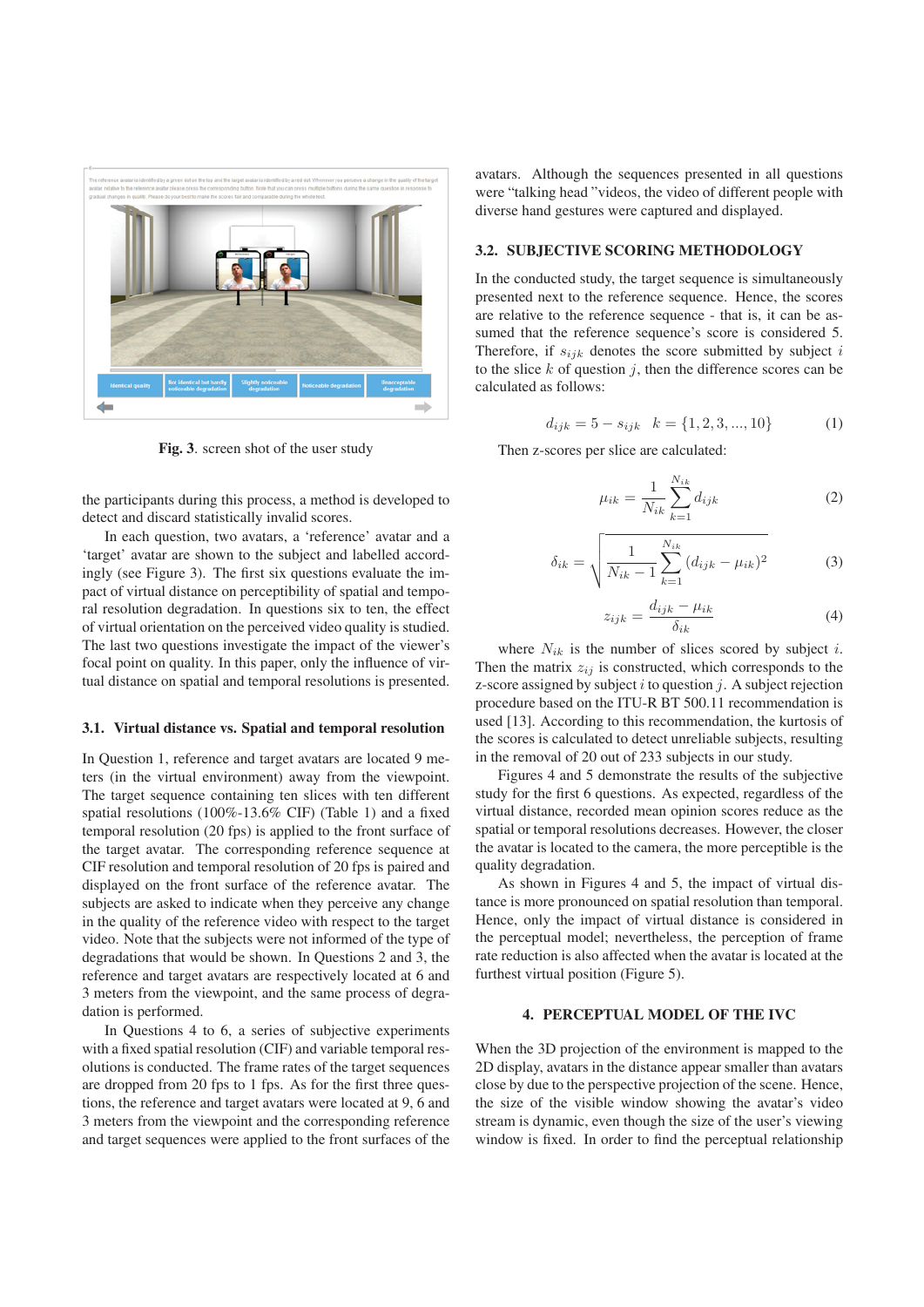



between the virtual distance between camera and target avatar and the spatial resolution required to achieve a constant quality level, first the avatars' projected size for different virtual distances is measured (blue circles). Using required 3D transformation matrices, a model is then obtained to predict the required spatial resolution in pixels based on the virtual distance in meters (red curve).<sup>1</sup> According to the submitted subjective scores, the average spatial resolution thresholds perceived as noticeable degradation at different distances are extracted and mapped to the curve (Magenta crosses). A three-parameter exponential function is then fitted to the subjective quality scores (dashed curve).

Let  $s$  represent the spatial resolution that the perceptual model predicts for an avatar at virtual distance  $\beta$ .

$$
s = \alpha_1 + \alpha_2 e^{(-\alpha_3 \beta)} \tag{5}
$$

In order to find the parameters that minimise the least square error between the vector of subjective study and the vector of fitted prediction model, the Matlab function *"nlin-* $\hat{t}$ <sup>n<sup>2</sup> is used (Figure 6).</sup>



Fig. 6. Perceptual model of the system

### 4.1. Bit-rate model

Many studies have addressed and modelled the impact of spatial, temporal and amplitude resolutions on perceptual quality [14, 15]. A mathematical perceptual model and a modelling of the bit rate in terms of the quantisation parameter, spatial resolution and frame rate is proposed in [16]. In this section, an analytical model for video bit rate in terms of spatial and temporal resolutions is proposed. The model presented in [16] is adopted and a bit rate model as a function of spatial and temporal resolutions is considered and hence the bit rate  $R(s, t)$  is written as:

$$
R(s,t) = R_{max} R_s(s, t_{max}) R_t(t,s)
$$
 (6)

where  $R_{max} = R(s_{max}, t_{max})$  is the maximum bit rate achieved by the chosen maximum spatial resolution  $s_{max}$  and the chosen maximum temporal resolution  $t_{max}$ .

The normalised rate vs. spatial resolution (NRS) is defined as follows:

$$
R_s(s, t_{max}) = \frac{R(s, t_{max})}{R(s_{max}, t_{max})}
$$
(7)

NRS describes how the bit rate is reduced, as the spatial resolution decreases from  $s_{max}$ . Similarly, the normalised rate vs. temporal resolution (NRT) describes the effect of temporal resolution on the bit rate and is defined as:

$$
R_t(t,s) = \frac{R(s,t)}{R(s,t_{max})}
$$
\n(8)

To understand the impact of spatial and temporal resolutions on bit rate, three random talking head videos from the reference sequences of the user study are chosen. A degradation process is applied to each of the full 60 second video sequences. In the process, the spatial or temporal resolution of the reference sequences are reduced by 20% relative to the previous attempt to achieve 60 different videos with the spatial and temporal resolutions used in the study. The bit rate for each sequence is calculated. The resulting bit rates are normalised by the rate at the highest frame rate, i.e. 20 fps for that specific spatial resolution.

The curves achieved by different frame rates overlap with each other and can be characterised by a single curve. The behaviour suggests that the impact of spatial and temporal resolutions on bit rate are separable. Hence, the bit rate can be modelled as two independent functions of only s and t.

 $R_t(t)$  was shown in [17] to be a power function, explained as follows:

$$
R_t(t) = \left(\frac{t}{t_{max}}\right)^b \quad b \le 1 \tag{9}
$$

Experimental data also confirmed the independence of s. Based on the measured data, the suggested function to model the system based on spatial resolution is:

<sup>&</sup>lt;sup>1</sup>Note that based on the avatars and environment sizes in IVC with respect to the simulator, the values are scaled to make the simulators data consistent with the data in the actual environment.

<sup>2</sup>This function is utilised to get a vector of estimated coefficients for the nonlinear regression of the responses of the prediction model based on the submitted scores.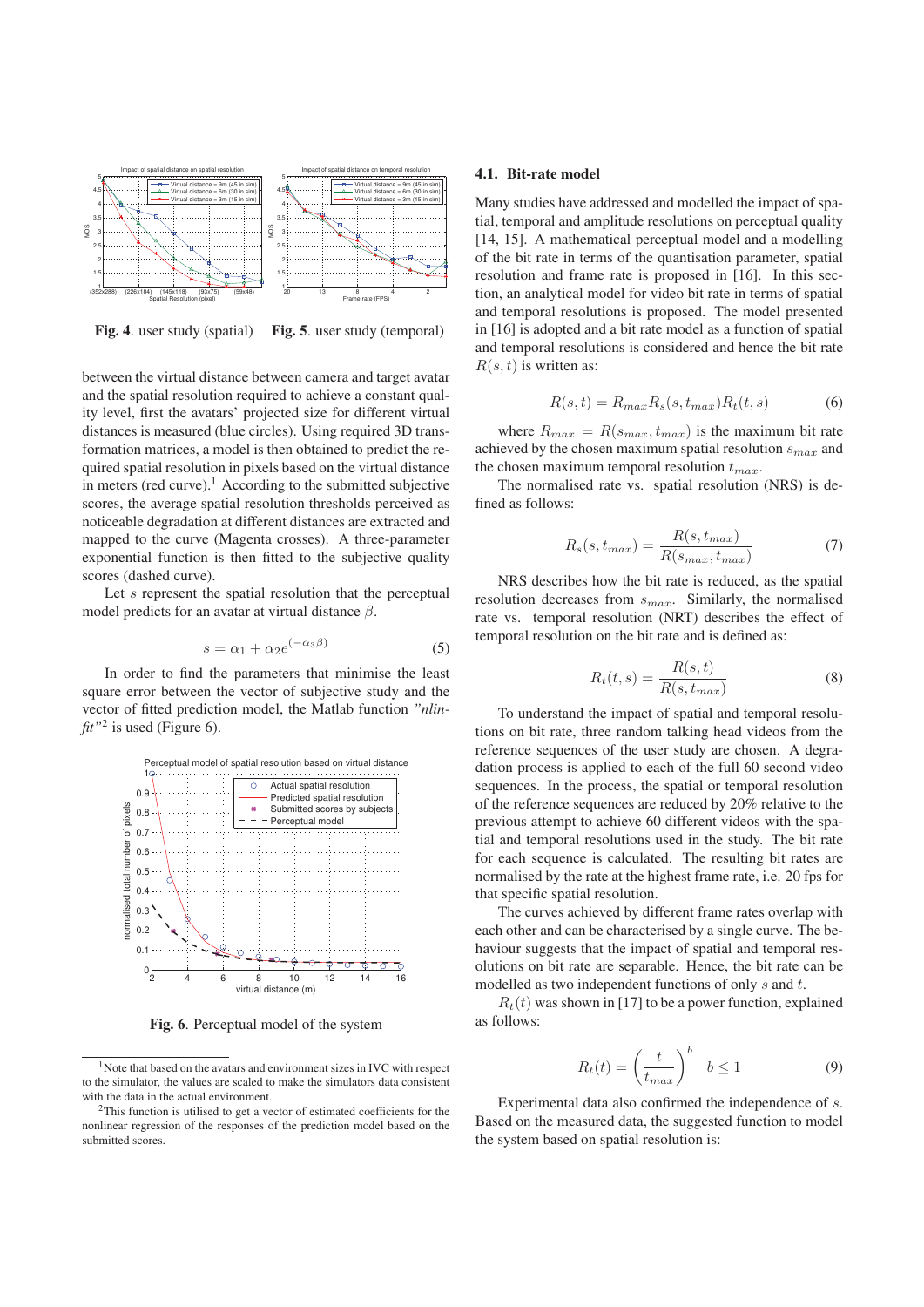

Fig. 7. temporal resolution Fig. 8. spatial resolution



Fig. 9. clustered distribution Fig. 10. Lecture theatre

$$
R_s(s) = \left(\frac{s}{s_{max}}\right)^d \quad d \le 1 \tag{10}
$$

The parameters  $b$  and  $d$  are obtained by minimising the mean square error between the measured and predicted rates. Since talking head videos are used in this study and the VQD system is dealing with the videos frame by frame before passing the frames to the codec, the value of  $b$  was approximately 1. However, according to other studies with diverse video content, b has been found to vary with the intensity of motion [17]. The parameter  $d$  had the value of 0.6312.

Combining Equations 9 and 10, the following overall rate model is proposed:

$$
R(s,t) = R_{max} \left(\frac{s}{s_{max}}\right)^d \left(\frac{t}{t_{max}}\right)^b \tag{11}
$$

where  $s_{max}$  and  $t_{max}$  are the maximum spatial and temporal resolutions respectively and should be set based on the required application.  $R_{max}$  is also the highest bit rate achieved when spatial and temporal resolutions are set to the maximum, and  $b$  and  $d$  are the model parameters.

To analyse the accuracy of the model, the Pearson Correlation (PC) between the measured and predicted rates are calculated. The PC of 0.9997 and 1 for predication of the bit rate based on spatial and temporal resolution was achieved respectively, showing that the model is very accurate.

#### 5. SIMULATIONS

In [2] a simulator was implemented to analyse the amount of bandwidth saved after applying the proposed AOI algorithms in different scenarios. In this section, the simulator is utilised to evaluate the proposed VQD mechanism. A model is obtained by combining the Equations 11 and 5 to calculate the required spatial resolution based on virtual distance. By exploiting the model and classifying the avatars into 3 spatial regions based on their virtual distances to the local client, and assigning different temporal resolutions to each region, the VQD mechanism was integrated to the simulator. The IVC in all experiments is a fixed size (100 m  $\times$  100 m) virtual

environment and the simulations are performed with 100 iterations in which the clients are distributed uniformly with random orientations, unless otherwise specified.

In order to simulate a realistic scenario, translational and angular velocities are introduced to the system. The avatars are clustered around centre points, and number of centre points varies from 1 to 6. The maximum possible translational and angular velocities are 15 m/s and 180 deg/s respectively, and each client is assigned a random velocity between zero and the maximum velocity. A total of 25 avatars is clustered around different numbers of centre points, facing their respective centre points with an offset of  $\pm 15$  degrees. The local client is placed as one of these centre points.

As demonstrated in Figure 9, occlusion culling is highly effective due to the high density of clients around the local client. Nevertheless, VQD can still further improve the bandwidth saving. For the case where the clients are clustered around 6 centre points, VQD achieves further savings of 43.80% compared to using AOI methods alone.

A worst case scenario for the AOI management system would be the one in which all avatars are in the visual range and view frustum of the local client. Such a scenario could occur in a virtual lecture theatre environment, where all clients are arranged on a pitched floor and hence, from the lecturer's perspective, they are not occluded by each other.

In this experiment, the number of clients in the lecture theatre is increased from 5 to 60. The clients are positioned randomly in a virtual lecture theatre as explained earlier. As expected, the AOI methods are entirely ineffective. However, after exploiting the VQD strategy, a significant average bandwidth saving of 74.60% is achieved. This result is shown in Figure 10.

### 6. CONCLUSION

In this paper, a subjective study was presented, which aimed to evaluate the impact of virtual distance and orientation on perceptual quality of video. The study included 120 video sequences derived from 12 reference sequences and assessed by 233 subjects. The results showed that subjects can tolerate higher spatial degradation when the avatars are located further away from the viewpoint in the 3D virtual environment.